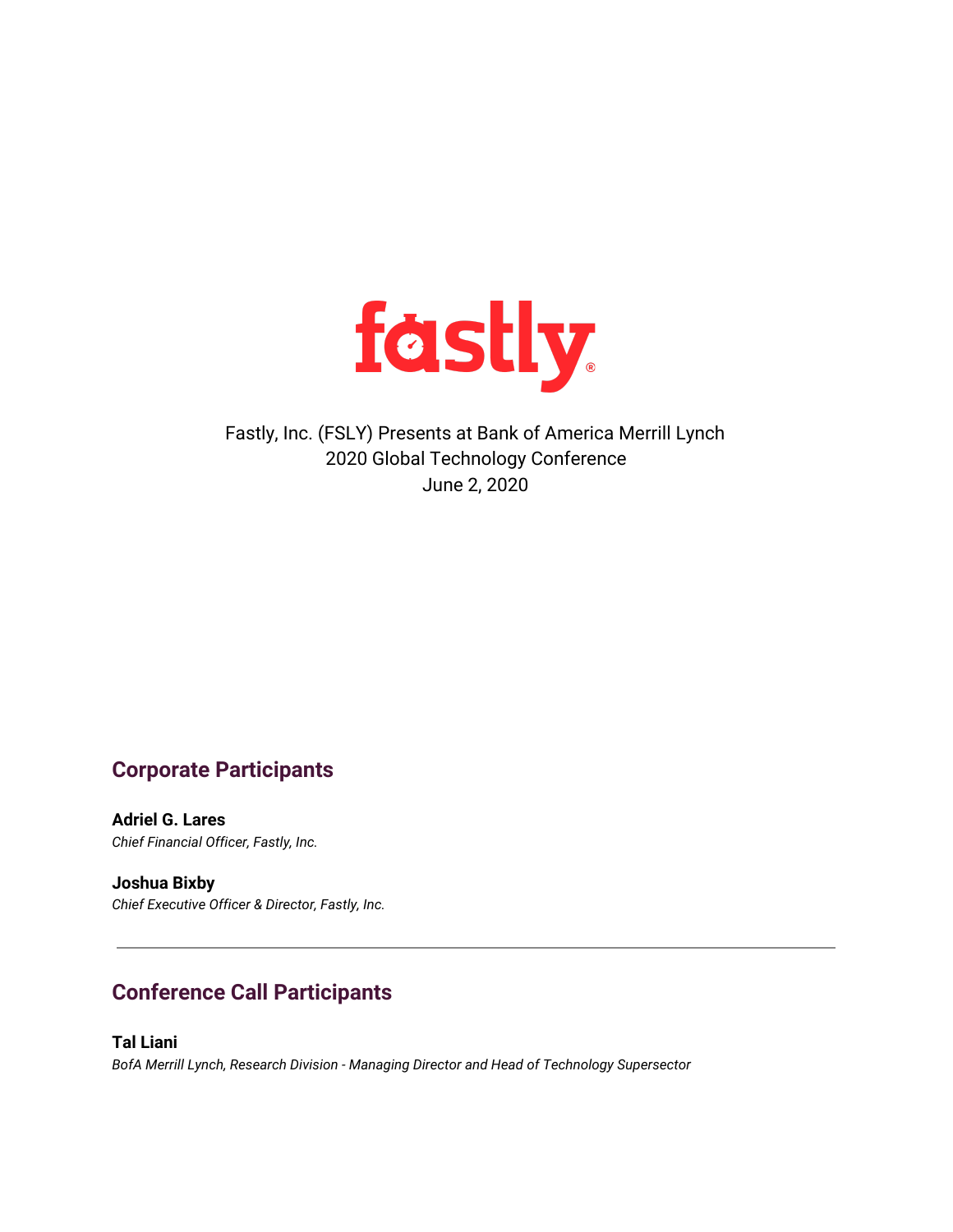## **Presentation**

### **Tal Liani**

*BofA Merrill Lynch, Research Division - Managing Director and Head of Technology Supersector*

Good morning -- or sorry, good afternoon, everybody. Thanks very much for joining us for Fastly fireside chat. Today, we're hosting Joshua Bixby, CEO; and Adriel Lares, CFO. And we're going to be talking about the fundamentals of Fastly. The session is intended to dig deep into the offering, the competition, the opportunities, new areas of growth, et cetera.

## **Question and Answer Section**

### **Tal Liani**

*BofA Merrill Lynch, Research Division - Managing Director and Head of Technology Supersector*

And I want to start maybe -- Joshua and Adriel, I want to start maybe with the highest level question. If you can discuss Fastly today and in the future, what are the thing -- what defines you in the last few years? And what's going to define you in the next few years? Meaning, what - how are you going to address -- or what opportunities do you plan to address over the next few years?

### **Joshua Bixby**

#### *Chief Executive Officer & Director, Fastly, Inc.*

Great question. Thank you, Tal. It's Joshua Bixby here, CEO of Fastly. I think -- I think to understand that we have to zoom way out. And if you zoom way out, you see that there is a process of digital transformation that has been occurring, obviously, is changing a little bit, and I'm sure we'll get into how that's changing, in this pandemic. But fundamentally, what's happening is organizations are looking to build differentiation. They need to transform themselves in many different ways. And transformation from where we sit looks like an organization that has to instrument and experiment, and experimentation is key. And so when you really look at what this means, it means developers that are being empowered in organizations to build differentiation, and that building of differentiation is driven by this new decision-maker, which is a developer. And so to really understand the opportunity we have today and, more importantly, in the future, you have to understand Fastly was built by developers for developers. And we are here to allow developers for the first time to see the edge, so not just the web tier and the database tier and the application tier, but these servers that are housed all over the world as part of their playground, as part of what they can use in order to speed up their applications, have their applications scale to global scale and have them be secure.

So fundamentally, we believe that all of the data that is now transiting the Internet will benefit from a performance scale and security front by using an edge cloud. We believe and we see this with our innovative customers that the most innovative customers have a new architecture. And that architecture involves their code at our edges.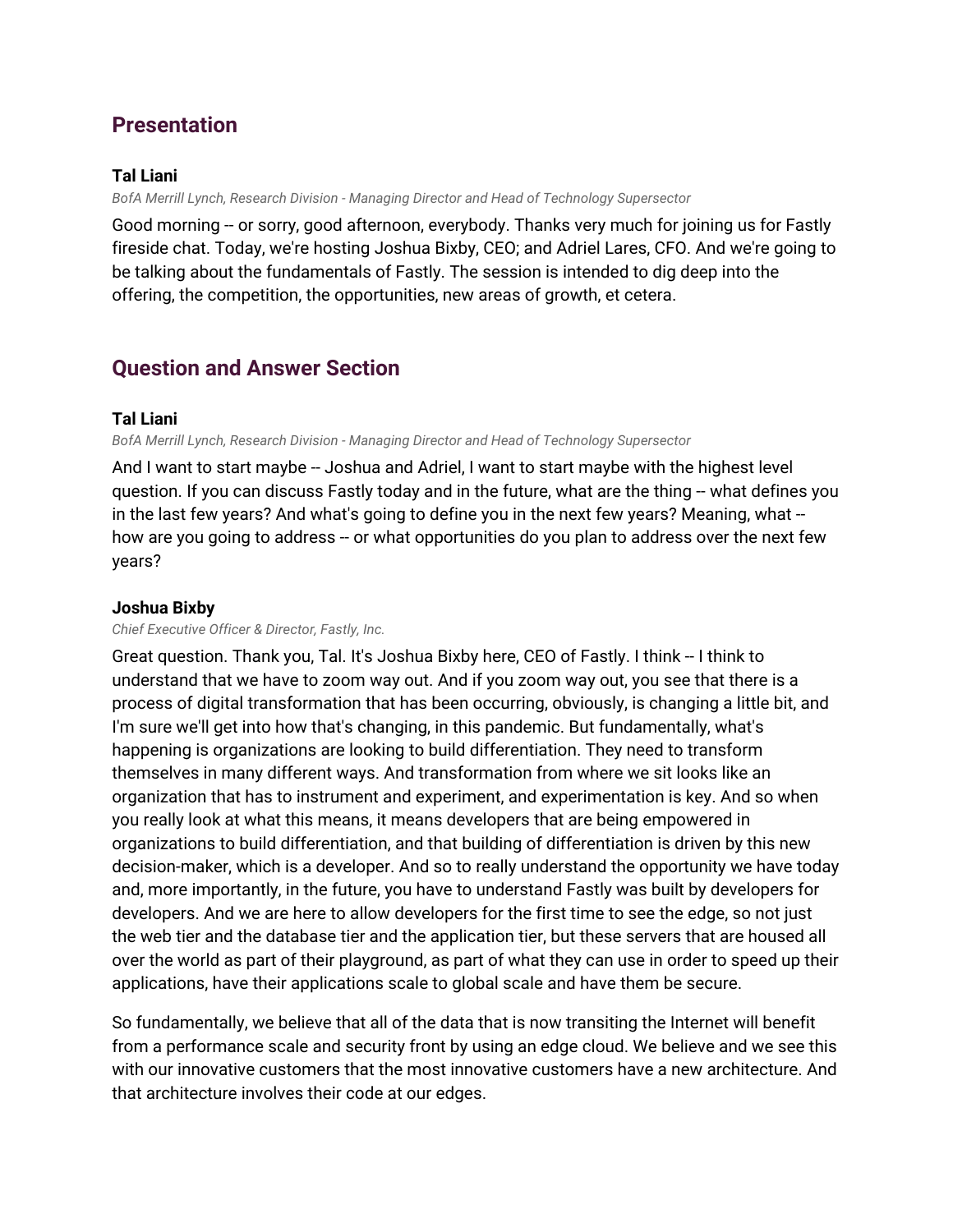And so if you look at the opportunity that's in front of us today, it's taking legacy mindsets, legacy applications, legacy content delivery, structures and moving them to this modern era so that applications can be delivered completely from the edge. And in the future, it means continuing to layer on top of that security products to ensure that they are protected against distributed denial service attacks, web application firewall, and rate-limiting and other products that layer into that and then continuing to expand the types of applications that are in the purview of delivery.

I mean right now, we have 300 enterprise customers. We're just at the start of this. Our largest sort of classic competitor, if you think of that, has 8,000 customers. But if you really look at the organizations that are delivering performance and security at scale at the edge, they've got hundreds of thousands of customers. And that's because their products aren't just geared to the largest web-facing enterprises. And I think what you're going to see from us in the future is any workload that goes over the Internet that needs security, scale and performance, we hope thinks about leveraging the edge cloud in this new type of architecture. That's how we see the future. But it's important to note, we're really at the start of this, as you know.

### **Tal Liani**

*BofA Merrill Lynch, Research Division - Managing Director and Head of Technology Supersector*

Got it. So legacy. You mentioned legacy CDN players, they have flat growth -- flattish growth. You're growing 30% a year. What is driving your growth versus the industry? And then can you discuss pricing trends, pricing pressure? I'm sure that legacy players are putting pricing pressure in the market.

### **Joshua Bixby**

#### *Chief Executive Officer & Director, Fastly, Inc.*

Sure. So I think we are growing faster than 30%, we hope, if we look at what we've spoken about publicly and the change that we made to our guidance, and I think that growth is coming from 2 main areas. One is the market itself is growing. I mean we've got -- we have more content going online. We have more use cases going online, the Internet, and I think it's very clear in the last few months is the lifeblood. It's bringing hope into homes all over the world, and people are changing their habits.

I think most of us on the coast in North America, for example, or in parts of Europe feel like everyone is already on the Internet, and everyone's already in the cloud, and everyone is ordering food through delivery services. But it's not true. I mean these technologies are still weekly penetrated across the world, and the opportunity is significant. So I think part of this growth is coming from the fact that the true innovators, those who have built online, choose Fastly, but they don't just choose Fastly. I mean there's a new architecture for the Internet. It's Twilio, and it's Fastly, and it's [ Datadog ], and it's Slack for communication. I mean we are part of a user -- a serverless and user-based -- usage-based model that we're seeing come out of this very successfully. So I think there's an element of that.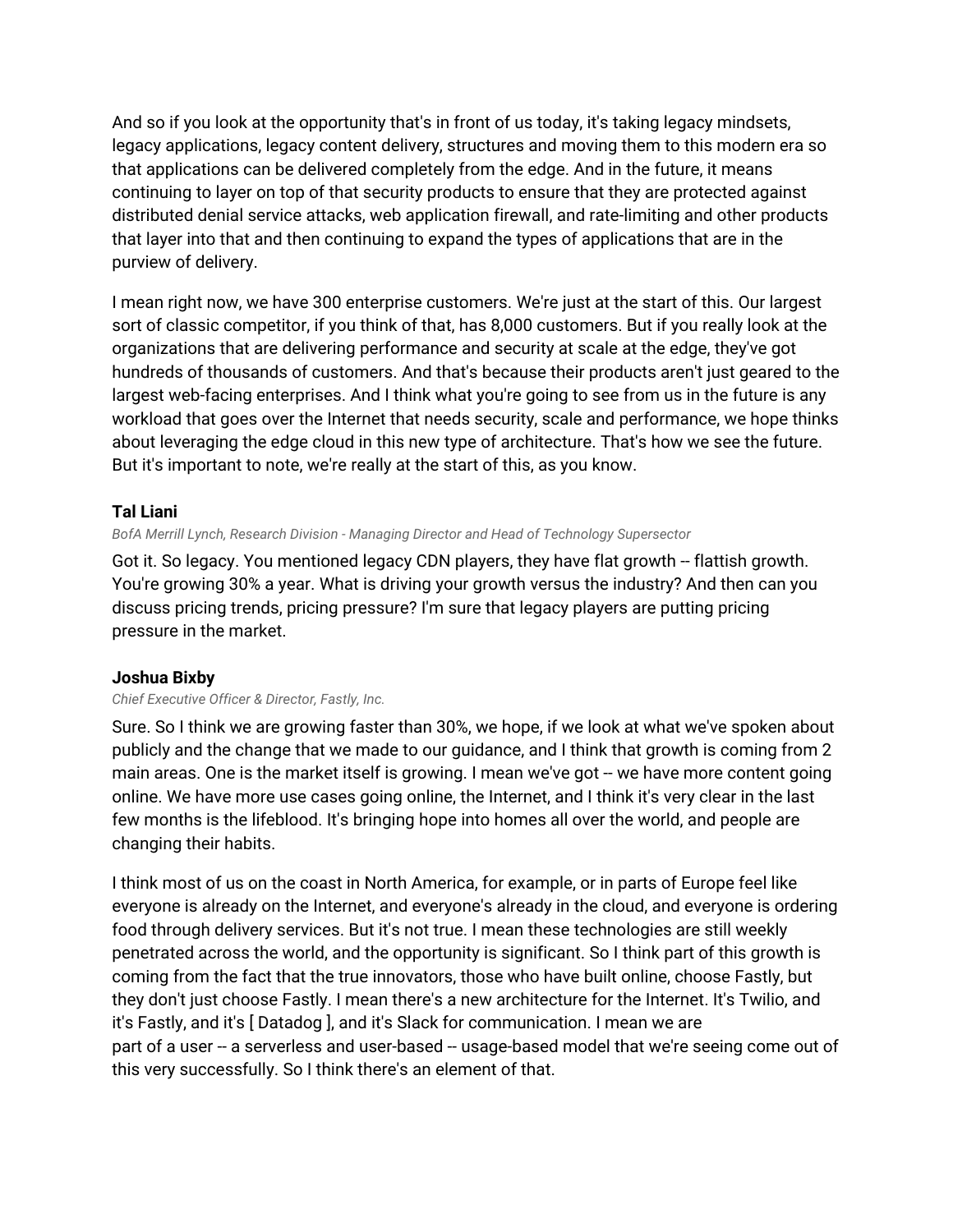The other piece of this is we address use cases and we sell to a different buyer. So the traditional content delivery network is an IT product. It sells to an IT buyer. And as I started out with, that IT buyer is becoming subservient to the developer because organizations aren't buying differentiation. They're building it, and they're putting that in the hands of the developer.

In terms of price, there are 2 very distinct markets here. One of the markets that is sort of overshadows, I think, historically or has overshadowed historically is the video-on-demand market. And this is a highly competitive market. This is a market that's comprised of Akamai and Limelight and Level 3 and [ High Winds ] and Verizon edge cast, and this is a market which you characterized by incredible price compression, very low margins. And price is the dominant sort of artifact. And that's because much of the content that goes over these networks are very difficult to monetize and increasingly difficult to monetize.

And so what you see in that market -- so that's one side of the market. We aren't really in that side of the market. We do very little of that high-volume, low-value traffic. So I would say we aren't really exposed to the pricing in that in a significant way. But if you read posts from people like [ Dan Rayburn ] and others, you would see that, that is highly competitive.

The market that we are in is a market of the enterprise and the very high-value video business, which should be live streaming and video-on-demand that actually feels like live. So when the Game of Thrones goes up, even though in effect video-on-demand offering, everyone's watching at the same time, all eyes are on HBO. As an example, that's an example of the kind of thing that those companies are going to pay and think of as valuable. So from our perspective, we do not beat our competitor on price. In fact, we're more expensive in some cases. And we are seeing very little price compression in the value side, which is most of this market outside of the video-on-demand space.

### **Tal Liani**

#### *BofA Merrill Lynch, Research Division - Managing Director and Head of Technology Supersector*

So for those that don't know the company, how do you articulate your differentiation versus the CDN players you discussed, which is the Akamais and the Limelights of the world? And how do you define your differentiation versus the cloud titans who are also offering CDN like Amazon or Google?

### **Joshua Bixby**

#### *Chief Executive Officer & Director, Fastly, Inc.*

Yes. So let's -- there are 4 characteristics or 4 moats that we've built and we continue to expand. The first is very much related to our core buyer, which is we are a programmable edge. We allow you, developer, to bring your code to our edges to ensure that as much, if not all, of your application can be delivered from the edge. And this is critically important. So when the -- when you go to the New York Times, for example, on your phone or on your desktop, that is a conversation with a Fastly server. On that Fastly server across all of our servers, the New York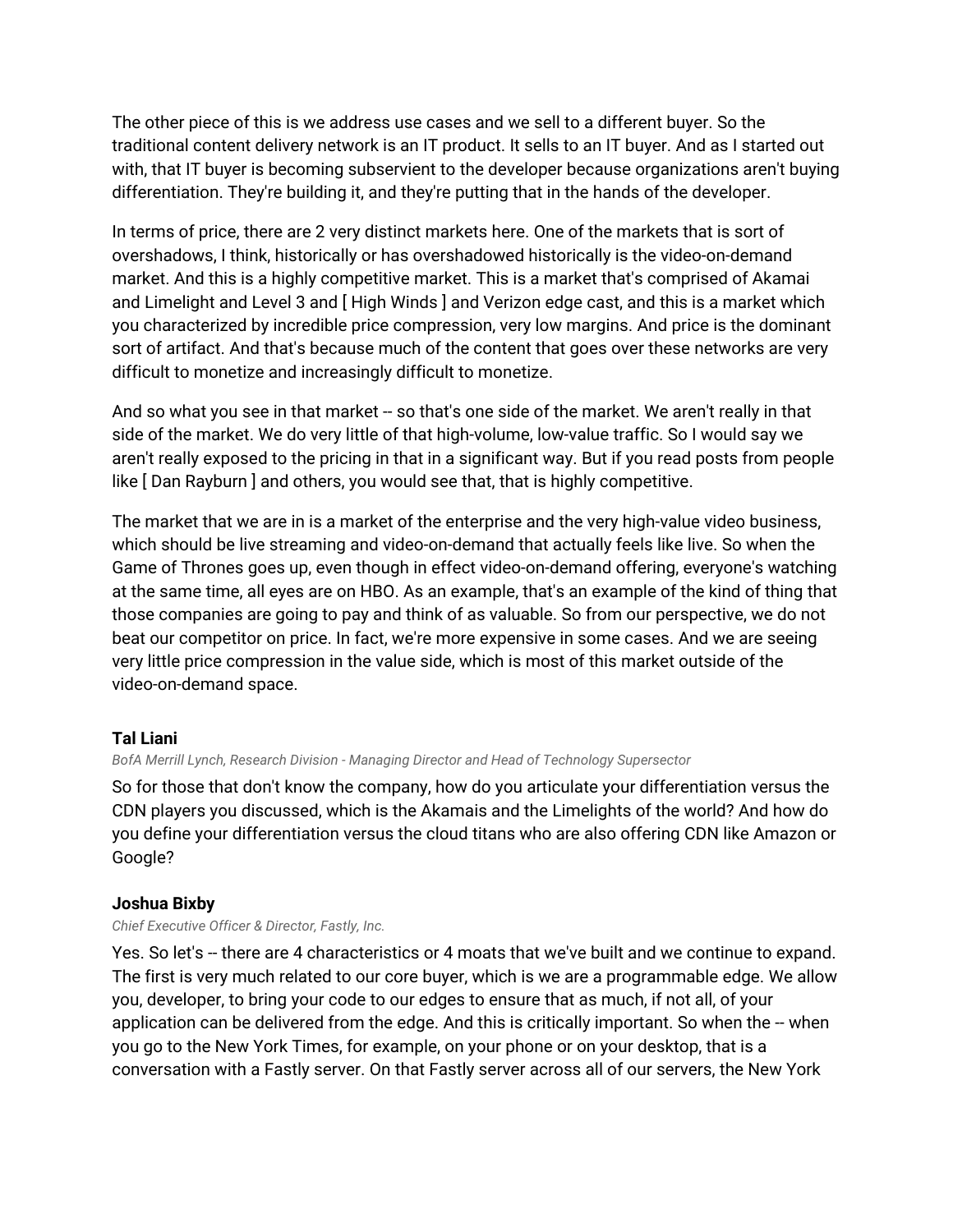Times has uploaded their code to make sure their paywall is there, to make sure that they have the ability to determine what you're entitled to, what personalization you may need? And the value of having that experience, all of the experience delivered from the edge and not having to route you back all the way to an East Coast Google data center, of course, is performance, but it's also scale and security because at that point, we can enforce all of the security requirements, whether application firewall rules or DDOS. So the first element to compare, the first thing to look at is we are selling to developers. The traditional business is selling to IT. Developers can write code on us. Developers cannot write code on the legacy. So that's the first piece.

The second piece is we have built the architecture completely differently. So we have one software-defined modern network, meaning all of our servers run all of our code all of the time. So we don't have 5, 6, 7 different networks. And one of the things that -- why that's advantageous is -- and Adriel can speak to this when we start talking about the financial model. We believe there are some long-term financial gains. But from a flexibility perspective, about 5 years ago, 40% of the Internet was not secure, if not, 50%. Today, 90% of it is secure. So if you had a network that you built out over 10 years, which was one secure network for HTPS and one for HCP, and you couldn't send traffic from 1 to the other, and there was no interoperability, you start very quickly to find that, that is incredibly inefficient structure, and you need a tremendous number of servers. So Fastly has [ 2,500-ish ] servers in our network. Our largest competitor has 270,000, 270,000, and we are faster and more performant than they are. So the modern software-defined network is the second.

The third and I think not as well understood about our business, but we're spending significantly more time telling this story is security in depth. So instead of an approach of cobbling together 5 or 6 acquisitions, 5 or 6 screens and not natively integrating security, we have built a toolbox for security developers and security practitioners to allow them to see what is happening in real time in the network and react to it in real time. So our reaction times are measured in seconds and milliseconds. Our information that we are sharing with our customers, every single request that is coming to our edge is shared with our customers in real time. These are real-time systems on the security front as opposed to batch systems where you're waiting hours in order to see or react.

And the last one for me, which is near and dear to my heart, is our philosophy of customer empowerment. We are a usage-based system. We are like the cloud. So tomorrow night, you have inspiration at midnight, you sign up, you're online, and our product is available in 30 seconds. All of the documentation is online. You have full access to the product. You can start using it. All of our pricing is available publicly. You don't have to get a massive professional service organization in order to do that. And that is in stark contrast from what our customers deem the anti-cloud methodologies of the competitors, which is you fill in a form. You call a salesperson. You have to go for a steak dinner. You get a team of professional services people. I mean our largest competitor before they stop providing this information was generating 8% to 10% of their revenue on professional services. And professional services is required in order to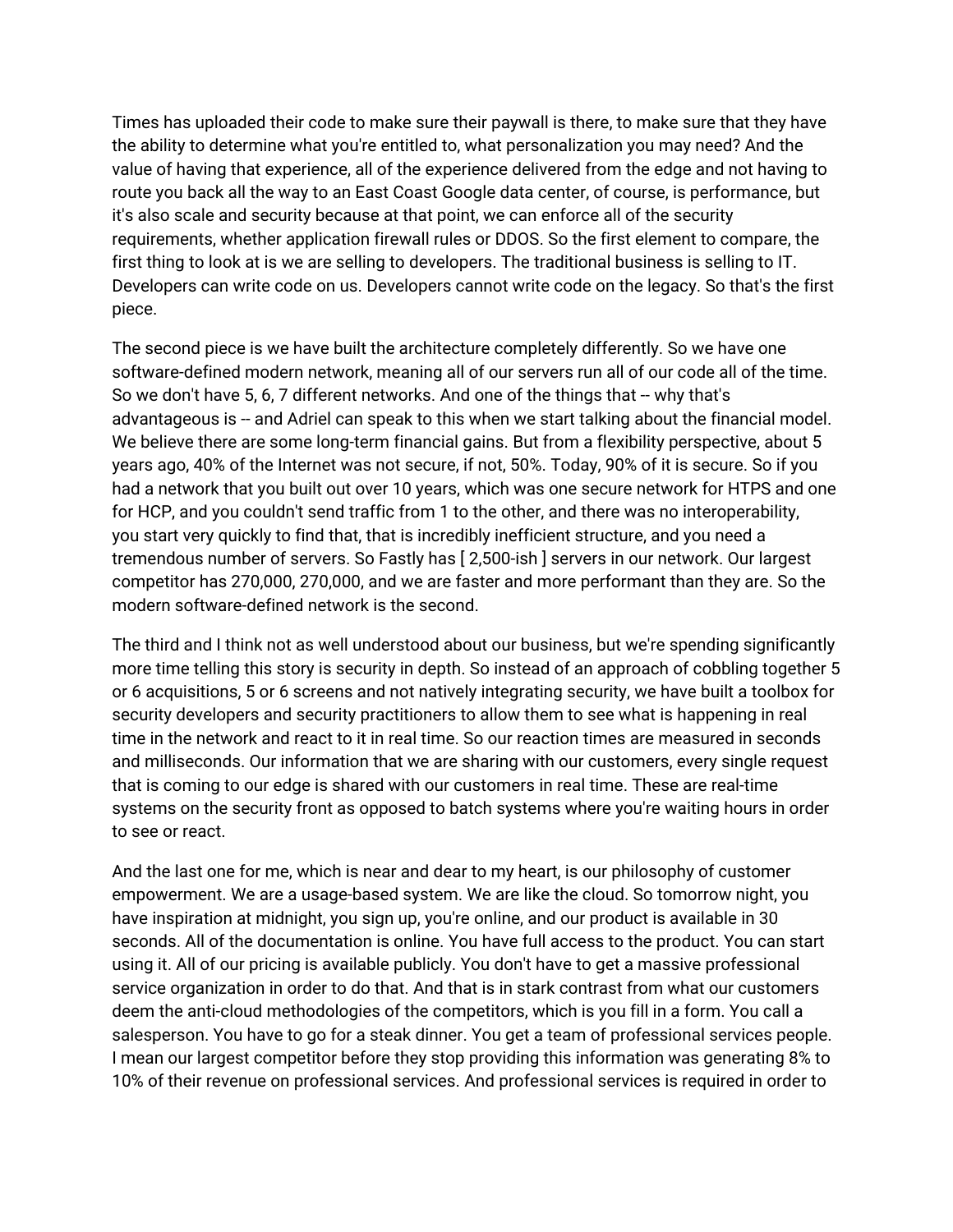make any major changes to the product offering. So I think in that context, those 4 differentiators from the legacy is very important.

Now when we come to the cloud titans, I think one thing I -- it's important to emphasize is that we are both a partner and they are customers of ours in many different forms. And I think what that speaks to in terms of our go-to-market partnerships with the likes of, for example, Microsoft or Google or our customer relationships, I think it speaks to sort of the sophistication of what we've built. And there's been some recent posts, which we can't speak publicly about around that we're really on the crown jewels of some of these organizations. So long term, I think that there are a few phenomenon that we are seeing. The first phenomenon is many of our customers understand that being locked into one cloud is extremely dangerous. The best way to get a discount from Amazon is to bring Google to the table. And in order to do that, what we are seeing is a very strong desire to have a neutral third party that is able not only to direct traffic from one cloud to the other but also to centralize some of the core functions that are required. I mean whether you're in Google Cloud or Azure or Amazon, you need logging. You need to log. You need to make sure you have a security perimeter, which is consistent. You need to make sure you've got web application fire rules [indiscernible] rules that apply across all of your web properties. Well, if you are applying that uniquely in Google and uniquely in Amazon and uniquely in Microsoft, that's a big problem. And so I think what we are seeing is an evolution like we saw in the data center. I mean much to Cisco chagrin, when they came out with their blade server architecture and they wanted everyone to use Cisco from day-based servers all the way through the edge router, that's not actually what took place in the data center. So I do think we're seeing a replication of the need to have a neutral third party that is able to ensure that differentiation.

The last piece on this, of course, is this is a different problem. We are in the most connected data centers -- in the most expensive real estate in the world because that's how the Internet works today in terms of connected points. And we don't have the luxury of building football-sized stadium data centers next to cheap power in Idaho or wherever the case may be. And so the actual computer science problem that we are solving is very different because we need to do it in a very compact form. None of that, of course, very -- the cloud giants are amazing in their engineering practices, but it is definitely a different problem. And when you refer, for example, to the cloud front product, which is Amazon, it really spends a lot of its time on the video-on demand space, and that's been sort of heightened through the elemental acquisition, which is there's a lot of work that it's doing on that space, and we have not seen it evolve into the enterprise feature set that's required for these really important workloads in e-commerce or financial services or high tech.

### **Tal Liani**

*BofA Merrill Lynch, Research Division - Managing Director and Head of Technology Supersector*

So give me an example how you work with the cloud titans. And we don't need to go into names, but rather just an example, if there is a major basketball game or a football game, and it's being broadcasted. I know that a lot of CDN players are playing together, including Fastly. How does it work? What the division of work between kind of a cloud-based -- cloud titan-based CDN and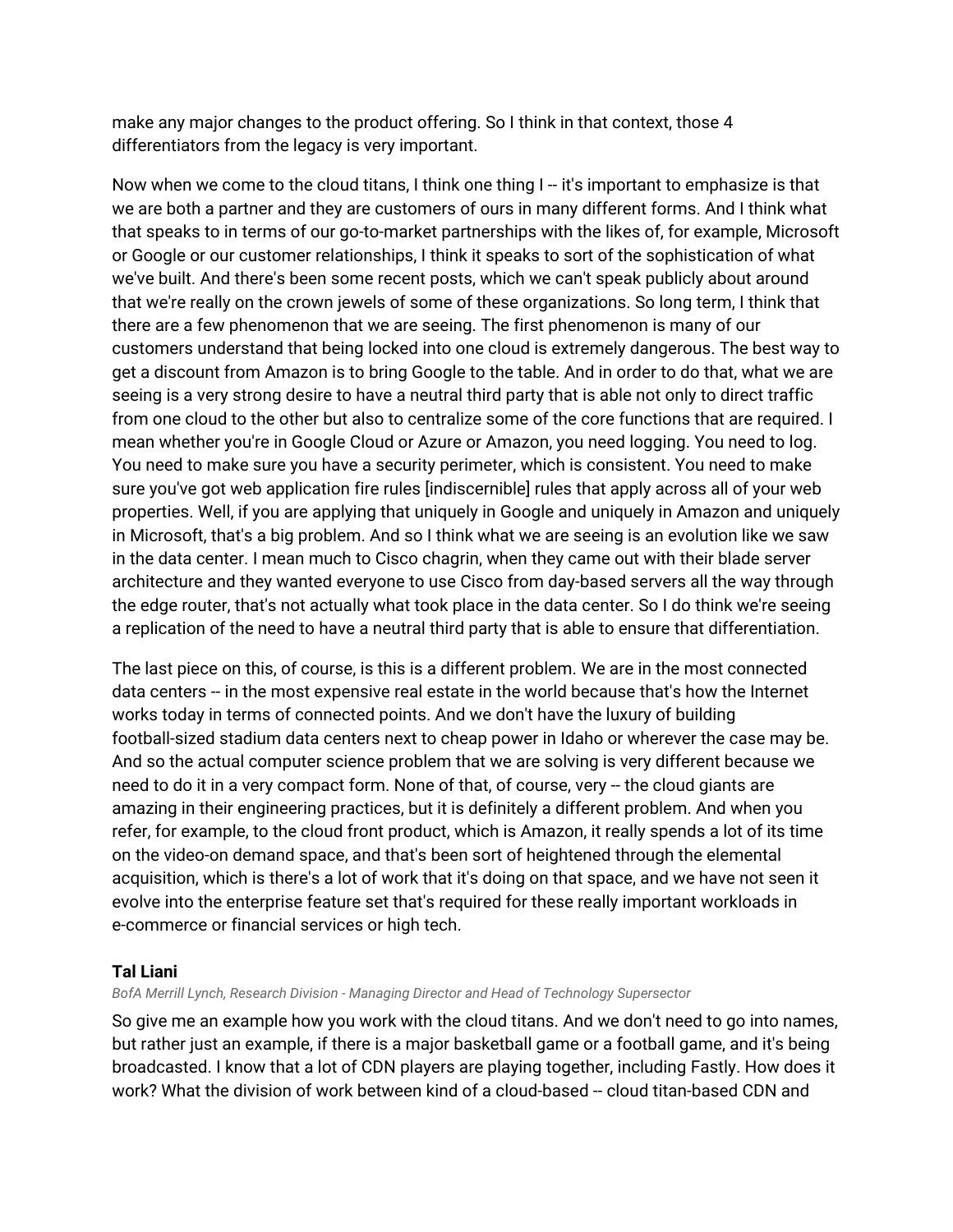between what Fastly is providing? I'm trying to understand the relationship -- the technical relationship between your solution and your partners.

### **Joshua Bixby**

#### *Chief Executive Officer & Director, Fastly, Inc.*

Sure. Absolutely. And so if we use a sort of seminal use case, the Super Bowl is a great one, I think, because it's of that sort of giant scale. And I think when you look at the Super Bowl or you look at Champions League soccer in Europe, the first challenge is that the eyeballs -- there's so much traffic that no one edge network has the capacity today to deliver it and gives you redundancy. So right away, you're looking at multiple options for these very large live, high-value streaming events.

So what you're going to do is you're going to go find 3 or 4 edges. And those edges are going to take the stream, and they're going to serve it to most customers. So that's the edge of this. And we would be one of those in that particular case. So whether that's 1/3 of the traffic or 1/4 of the traffic or it's done regionally, people look at this in many different ways. So that's the edge of the tier.

There's a middle tier, and this is, I'm thinking not as much sort of from the geographical sense, but from a topographical sense. So then you have what happens when these edges don't have the content that they need? Where do you go? And that is where you get into our mid-tier, either streaming -- shielding or optimizing products. So we have another product offering because we are so good at the cash in and the optimization. In

these large event scenarios, all of these edges actually go back to another Fastly product. And that Fastly product, in a particular case, the Super Bowl, would be media Shield. And the reason we do that and the reason organizations do that is because one of the things they really want their core central cloud to do is to be doing the encoding and to make sure that it can do  $-$  to get these files, which are now very large with 4K ready, but they to be serving that. That's not its job. I mean they wanted to serve it once. They serve it to us. And so we have technology things like request collapsing and other technologies that allow us to, for example, for every new segment, we only ask once. So we can tremendous -- with our shielding or optimizing products, we can offload almost completely that central cloud from doing any of the serving work. And then if we don't have the segment in our middle tier, we go back and ask the Amazon instance, which would be regionally distributed to, let's say, one in the East, one in the West. And so it's -- we sit -- in that particular example, we sit in 2 of these segments. And obviously, very strategically important to be in that middle tier on these types of events. That's a very high-value position.

### **Tal Liani**

*BofA Merrill Lynch, Research Division - Managing Director and Head of Technology Supersector*

Great. You spoke about -- we'll go back to the shielding offering. I want to ask you more about it, but I want to switch for a second to security. Can you discuss your security offerings? What solutions are you able to attach to your core products? And discuss the completeness of the portfolio -- the direction of the portfolio.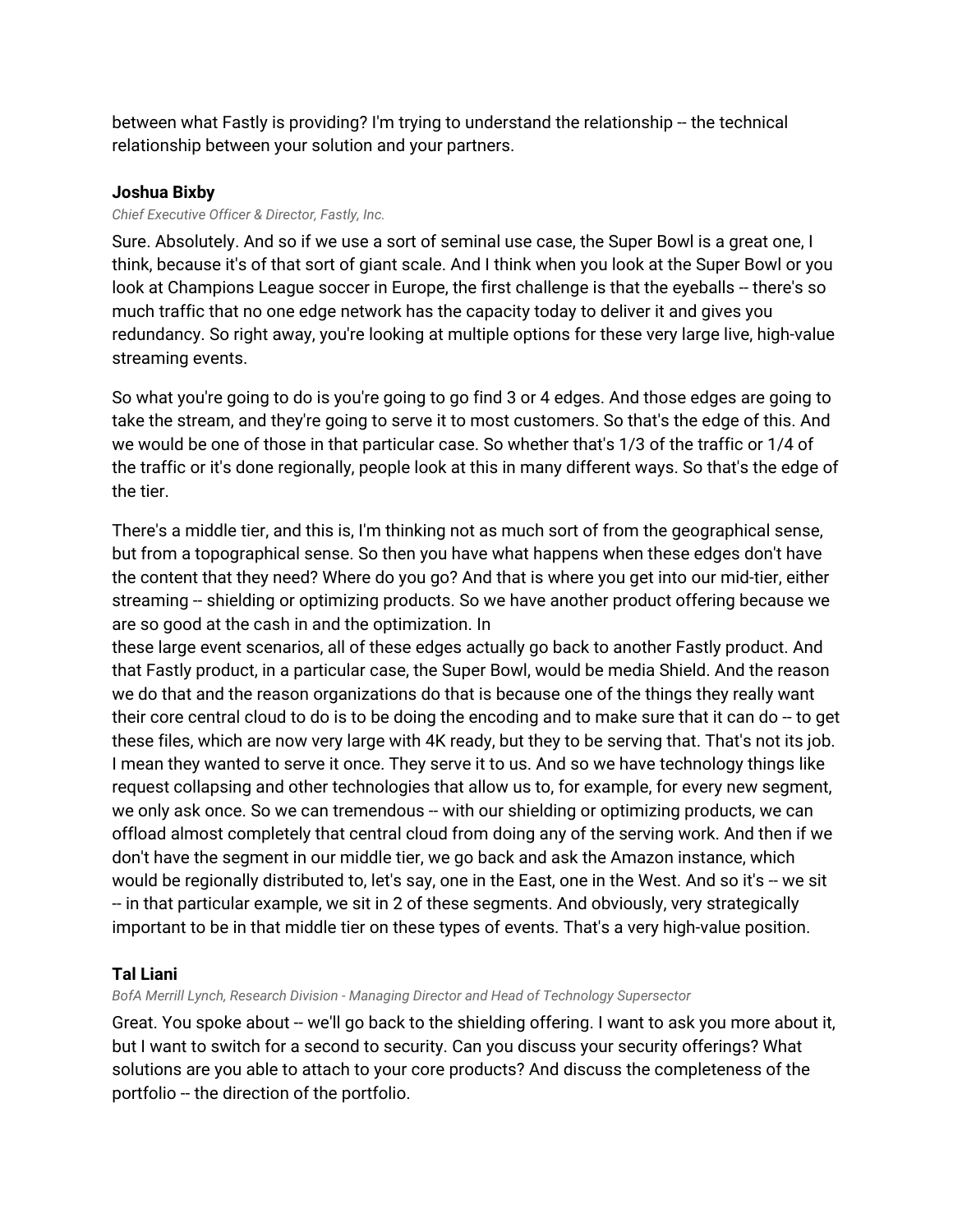### **Joshua Bixby**

*Chief Executive Officer & Director, Fastly, Inc.*

Sure. So if you -- the thing that is confusing in this market is there are 2 very distinct security buyers in an enterprise. And as you get smaller, these buyers merge into one. And so -- and I think this explains our product offering. It certainly explains the SMB product offering. So that I think is important. So in a large enterprise, you have an IT security buyer. They're worried about me as the CEO. They're worried about me getting fished. They're worried about my VPN. They're worried about my virus scanning, me going to a compromised website. That is an IT buyer, and they are worried about the IT side of the organization. That is not a place that today, Fastly has product offerings.

There are some very interesting adjacencies and happy to talk about what that looks like in the future. But today, that's not our offering. We sell to the people the security buyer who is sitting with the engineers, who are standing behind the largest websites in the world. So if it's streaming, it's Spotify. If it's shopping, it's Shopify. And if it's communication, it's Slack. And it is the buyers that take on Shopify's actual product, the sites, that is our buyer. And what that buyer is concerned about is they're concerned about a number of different times of malicious actions. So all of them, honestly, all start from the same premise, which is, is this a bad actor? That's what it starts with. And so the first part of any of these transactions, is this a bad actor? And it may be 1 million requests from a Russian botnet that are all coming in a second and maybe 1 kid in the basement, you're always trying to figure print, is this a bad actor? And then the next question is, what do I want to do about it?

And so there are a number of products that help in this regard. The first most important sort of basic product is I should have my content be secure, so I need HTTPS across the board. So that we have a very strong offering on the TLS side, not only for individual customers, but one of our approaches in the small and medium enterprise space is around enabling platforms to compete. So instead of going after every dry cleaner and restaurant, we go after Adobe Magento as a company. And then they go after millions of customers or Shopify or get hub for developers. And in those cases, they actually need millions of these certificates. So not only do we have a certificate product for individual customers. We have the -- we also have very sophisticated products for platform. So that's the first piece.

Of course, on top of that, you are going to have large-scale distributed denial of service attacks. These are often state sponsored. We have fought many of them against the regimes that you would expect. And they come with very little notice and are incredibly sophisticated. So we have a number of very sophisticated distributed denial of service protection product offerings for our customers to ensure that they are protected and to give them basically insurance to make sure that if they do get hit by one of these attacks, they aren't in a position to pay massive overage because these attacks can be humongous compared to their normal bills. So that is volumetric and really attempting to overload the organization.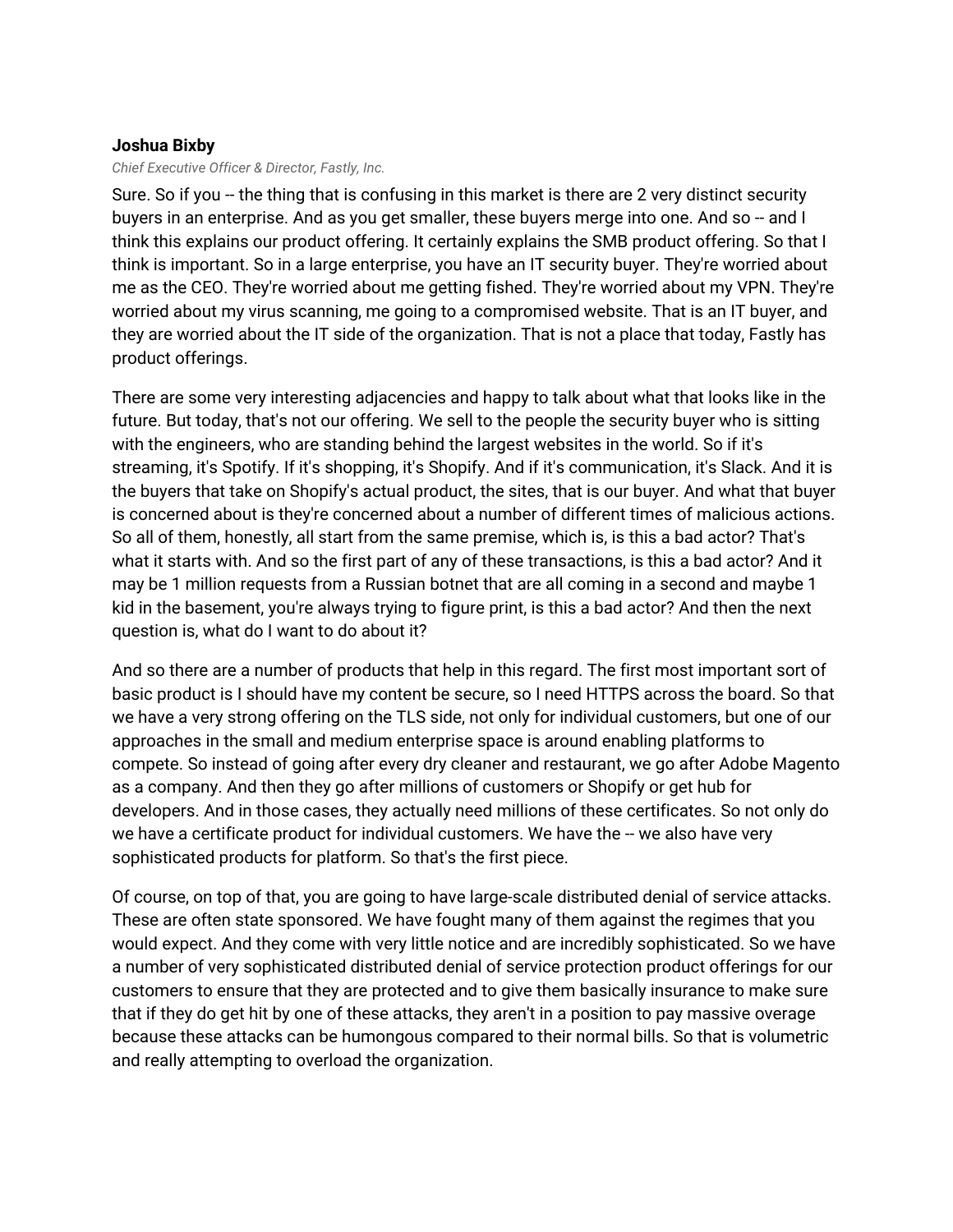The next piece of this is web application firewall, and this is protecting against malicious actors who are trying to do cross-site scripting, trying to get your -- getting to your databases or trying to find -- I think of this as sort of less of a scale, slightly more sophisticated, and you're trying to find ways to mitigate those types of attacks. So we have a product offering in that space.

And then there are 2 other elements to this. The first is rate limiting, which I want to say, okay, I don't care who these people are. But if you're coming from this location, there's no way you should hit me more than 100 times a second. And that's a product that we are -- don't have in the portfolio yet as a GA product. And then we partner on bot mitigation. Bot mitigation is more about -- less in some ways about the volume of it, but more in people trying to scrape your site do -- elements of credit card fraud or credential stuffing. And that is a partner-based product today. We go to market with some key partners.

I think what we talked about at the earnings call, we were asked the question in the last quarter was those are 2 areas that our customers are coming to us and asking for our security and depth story to go deeper, so to have a unified story arc there, and those are certainly areas of investment for us. And those are the main elements that this web security buyer is thinking about today.

### **Tal Liani**

#### *BofA Merrill Lynch, Research Division - Managing Director and Head of Technology Supersector*

I cover many companies in the space. Some of them are legacy. Take, for example, F5, right? So if you ask them, what are your areas of expertise, they'll tell you, DDOS and [indiscernible], which is exactly 2 products you highlighted. So the question is correct, what makes you better in protecting against these kind of attacks? Why you and not any other platform solution in the market?

#### **Joshua Bixby**

#### *Chief Executive Officer & Director, Fastly, Inc.*

Yes. So there are a number of attributes, and we've listed some of them. So the first that comes up over and over and over again is programmability and the ability to not only have programmability but real-time access. So we, for example, have real-time logs. We have real-time configuration. And these attacks are very much cat and mouse game. So you make a change, and you need to propagate around instantly, and you need all of these logs. And it's not just about configuration and propagation time. It's also about because these are developers now and not the IT people, they actually are looking for this information in a different way. So we have a vast relationship of logging platforms that we integrate intimately with. So Splunk Threat Intelligence is an example of this. We're right out of the gate. You're a Splunk Intelligence user and instead of this sort of walled garden approach, which is taken by many of the application delivery controllers or these other players where they expect all of the logs will be consumed in their product, all of the insights will go to their product, we take an approach that actually mirrors our buyer, which is they want best-of-breed. So we are not going to build every single feature because our developers are very used to an integrated approach. So they use [Datadog],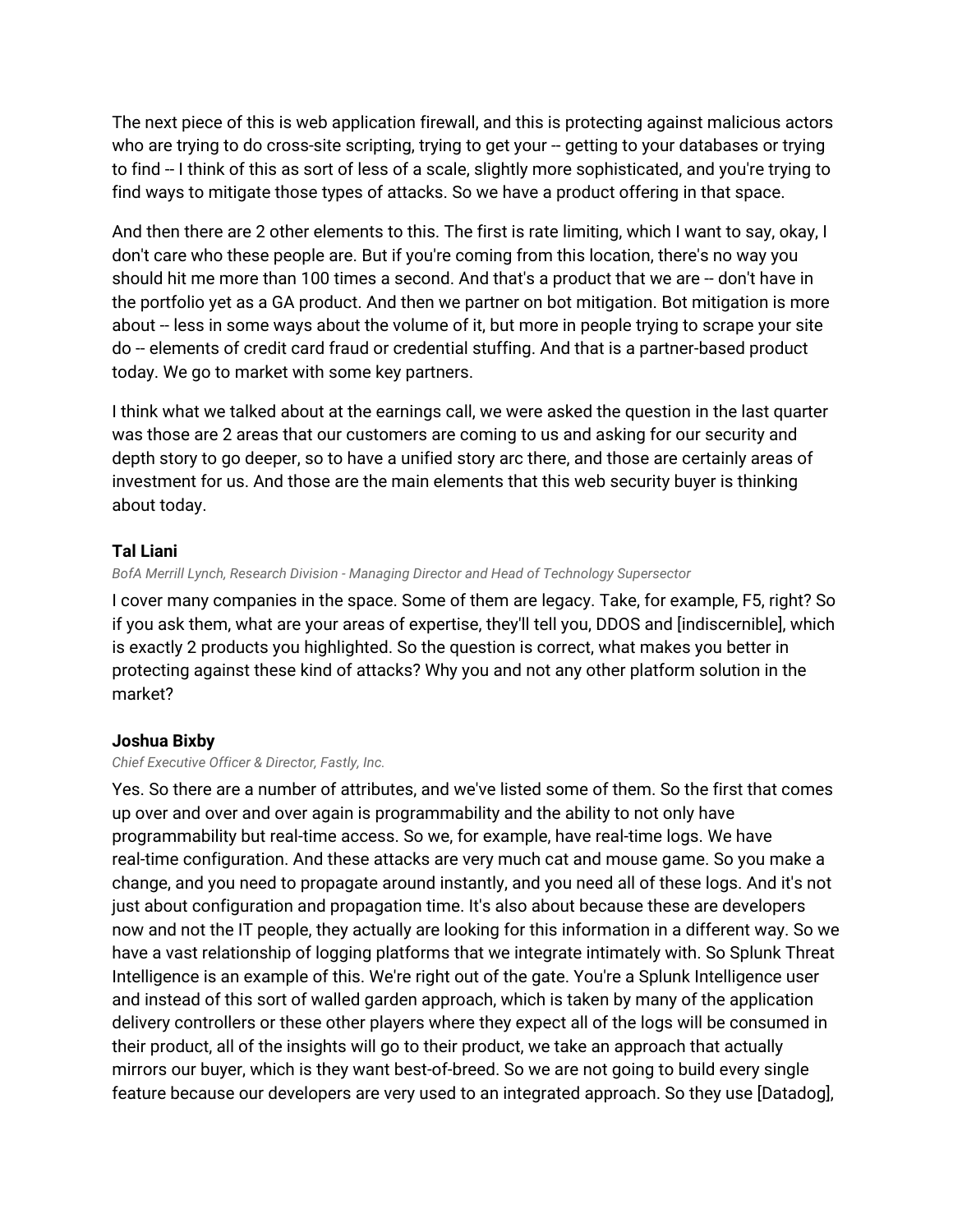and they use [ New Relic ], and they use Splunk, and we enable that as opposed to being a battle for those particular territories. So I think that one of the things we hear is programmability, interoperability and the ability to include us in that developer mindset, that really sets us apart. The other elements that set us apart of the same things in delivery and actually commensurate with our name. We're fast. I mean you look at our average time to run our set of [ WAF ] rules or you look at how quickly we can find and mitigate, just in terms of the processing, like we are lightening fast and incredibly scalable. So this serverless notion, which we're starting to see, which is, hey, developer. Don't worry about how many F5 you have. Don't worry about whether you have the right licenses. Don't worry about any of that stuff. That's our business. We're going to have a usage-based model with you, and we will take responsibility for scaling up and scaling down and doing everything like that. And traditionally, that hasn't been the business models of these companies. I know that some of them are attempting to move in those directions, but that's not how people experience them today. So I think there's an agility and integration of performance. Ultimately, all of that leads to more security and more control.

### **Tal Liani**

#### *BofA Merrill Lynch, Research Division - Managing Director and Head of Technology Supersector*

Great. So Joshua, one last question before we switch to Adriel. Many of your recent wins, you highlighted Origin Shield, you highlighted Media Shield products. Can you describe these solutions and how they are differentiated?

### **Joshua Bixby**

#### *Chief Executive Officer & Director, Fastly, Inc.*

Sure. So really, they're very unique in the market. And as I described in that Super Bowl example, but it really transcends is there is a need -- and this kind of ties it all together. So it's a great question. There's a need to have organizations have a layer within their architecture, which allows them to go to different clouds. There's a layer, which requires -- which mandates centralized logging, centralized security. So these layers, this particular layer, which sits right at the -- right near the edge, but not the edge, is very, very important in both transitioning customers from [ one cloud ] to another but also one edge to another. And so it really has 2 functions. And the video example that I talked about, it has the function of really offloading the Origin, which is the case in almost every example. So I would think of it as an offloading product that allows you to have scale. And then I think the other piece of it is more along the lines of standardization, which is all -- no matter what cloud you use, no matter what edge you use, you can ensure that you are using one standard security logging system or whatever the case may be. And I think with the advent of computed edge, which is a product we have in beta right now and which is coming out in GA, it's going to be increasingly more important, this particular layer, because it's really the place that developers are going to innovate.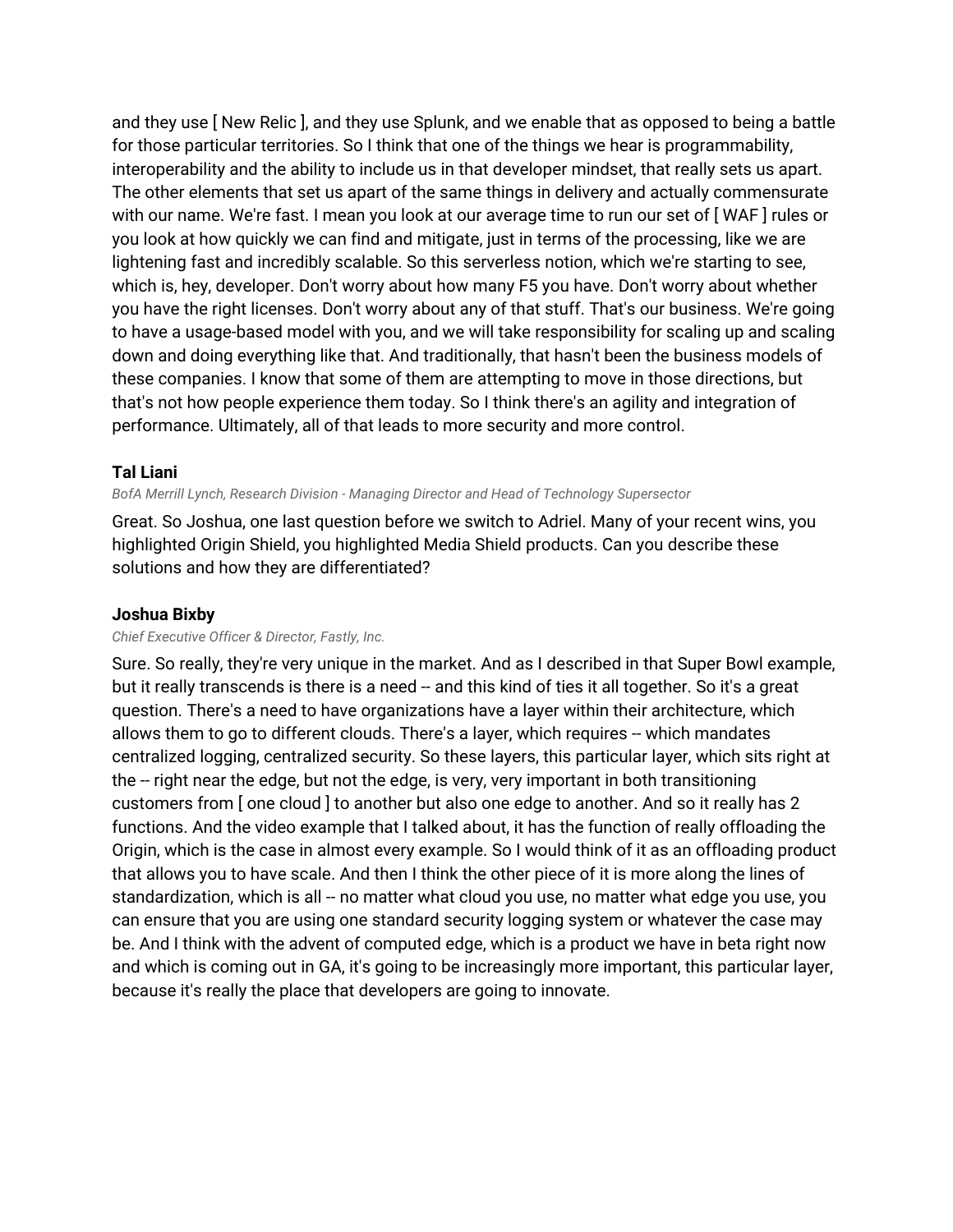### **Tal Liani**

*BofA Merrill Lynch, Research Division - Managing Director and Head of Technology Supersector*

Great. If we have time, we'll get back to Compute@Edge, but I want to discuss -- Adriel, I want to discuss the impact of COVID-19 on short-term demand. How is it playing out?

### **Adriel G. Lares**

#### *Chief Financial Officer, Fastly, Inc.*

Yes. We certainly saw an impact from COVID-19. And with [indiscernible], our former CEO and current CTO, actually put out a blog post that was really interesting, which really highlighted what really drove a lot of Internet usage, which given the customer set that we have sort of experienced them to also show increased usage and then, ultimately, for us -- sort of impacted us in Q1, really the last 2 weeks of Q1, really March 15 through March 31. And that was probably the peak points where folks were truly in sort of anxious point of check in the Internet, et cetera. And I think what we found prior to giving guidance in the early part of May was that most of April had sort of subsided to a new level. It was lower than that point in mid-March to the end of March. It was certainly higher pre-COVID. And I think it was fairly broad-based, whether you were checking the news or streaming the latest Moana video or you're sort of watching the latest live event, whatever that might have been virtually, or even just shopping online. I think we saw this across our customer base fairly broadly and fairly consistent, which then sort of gave us sort of the data points we needed in order to sort of give the guidance that we gave. So you saw sort of a meaningful increase relative to sort of the guidance -- excuse me, relative to the consensus that was already out there for Q2.

And then just based on the research with working with Artur, we generally expected that folks would come back to sort of a more normal situation starting July 1 or so basically starting Q3 onwards. So that's how we have sort of built up our guidance outward from Q3 to Q4, but you're sort of seeing that sort of higher level reflected in Q2.

### **Tal Liani**

*BofA Merrill Lynch, Research Division - Managing Director and Head of Technology Supersector*

Got it. Adriel, when you went public, you said that your target for gross margin is about 70% plus. You're now at about 60%. What drives your gross margin higher?

### **Adriel G. Lares**

*Chief Financial Officer, Fastly, Inc.*

Yes. From here and to probably the mid-60s, it will be continued just scale. We will buy bandwidth in greater amounts such that we'll get a better unit pricing there. Our [ peering ] as a percentage of total traffic that we have will increase. We're probably, call it, 40-ish percent today. We believe some of the legacy players who are at scale are probably near 70%. We think we'll get some benefits there as well. We're in about 55 markets around the world. We think we need to be in about 100, excluding China, to cover the world. I think once you get closer to that sort of critical mass, I think we will begin to see additional leverage in colocation facilities,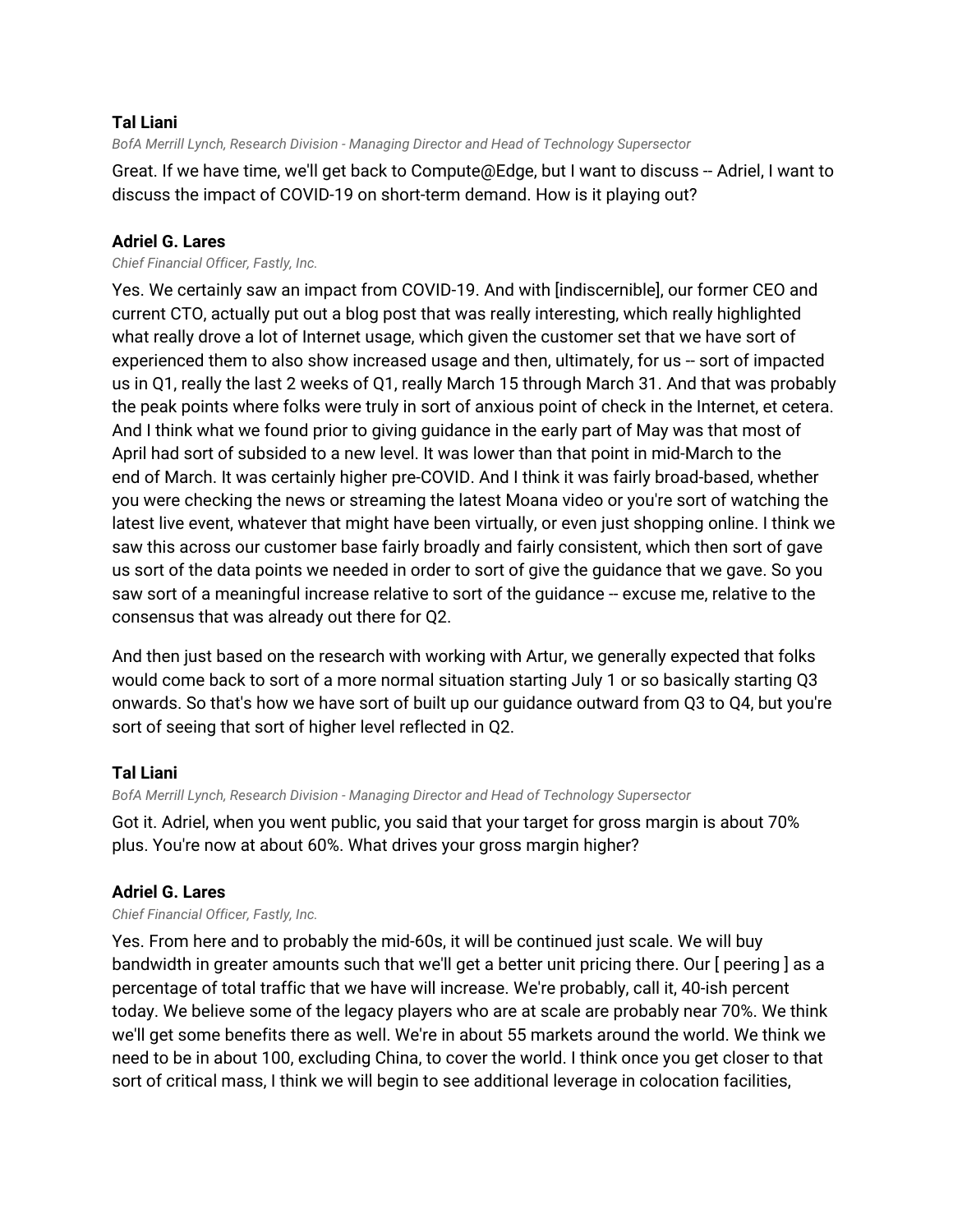which is more of a real estate cost. That's sort of a component of COGS. As well as labor, which we've

actually begun to see that more recently in terms of that leverage point because we haven't had to add the same rate of people in terms of the rate of revenue growth. And then ultimately, in the other category, which has a lot of allocation from the G&A portion of our business, hopefully, we will begin to see additional leverage within G&A will then ultimately have an impact to gross margin. So that will get us to sort of that [mid-60 point]. I think beyond that, you will see further investment, as Joshua hinted at, with respect to security offerings and, most importantly, with Compute@Edge. And the one key thing to remember with Compute@Edge and with some of the security offerings is that they are not necessarily and specifically in the [indiscernible] in this case, bandwidth intent. That is we will be producing or taken on compute that normally would have existed at the central server or a data center, wherever it might be, from a customer's location and put it at the edge. And then you're not necessarily having to transport a lot to and from, which would actually also deliver a lot more leverage because you're not necessarily using bandwidth.

### **Tal Liani**

*BofA Merrill Lynch, Research Division - Managing Director and Head of Technology Supersector*

And is there -- that's probably my last question before we run out of time. Is there a differentiation based on type of customer or type of application -- gross margin differentiation that you're seeing?

### **Adriel G. Lares**

#### *Chief Financial Officer, Fastly, Inc.*

Yes. Indeed, there is. I think if you think about it individually from sort of left to right, if you think about some of our live streaming customers, they're not necessarily utilizing some of the security offerings. I do believe there's opportunity in the future for Compute@Edge offerings. But today, they're not utilizing the offering, and they have bandwidth sort of COGS impact to us. Whereas if you move to digital publishing or e-commerce or financial services, those types of customers are more likely to use our security offering. And hence, they're also less bandwidth intensive. So their gross margins are much greater, which when you blend them together and you blend the mix that we have, that's what generates the current mix that you see today.

### **Tal Liani**

*BofA Merrill Lynch, Research Division - Managing Director and Head of Technology Supersector*

Got it. This was the fastest 35 minutes of my life. It's like speed dating. It didn't start, and it's already over. So I want to thank you sincerely for your openness to share with us the basics of the company. We ran out of time, unfortunately. And to the investors, if there is any question, please don't hesitate to call me or send me an e-mail. And if I don't know the answer, I'll fold your question to management. Thank you so much.

### **Joshua Bixby**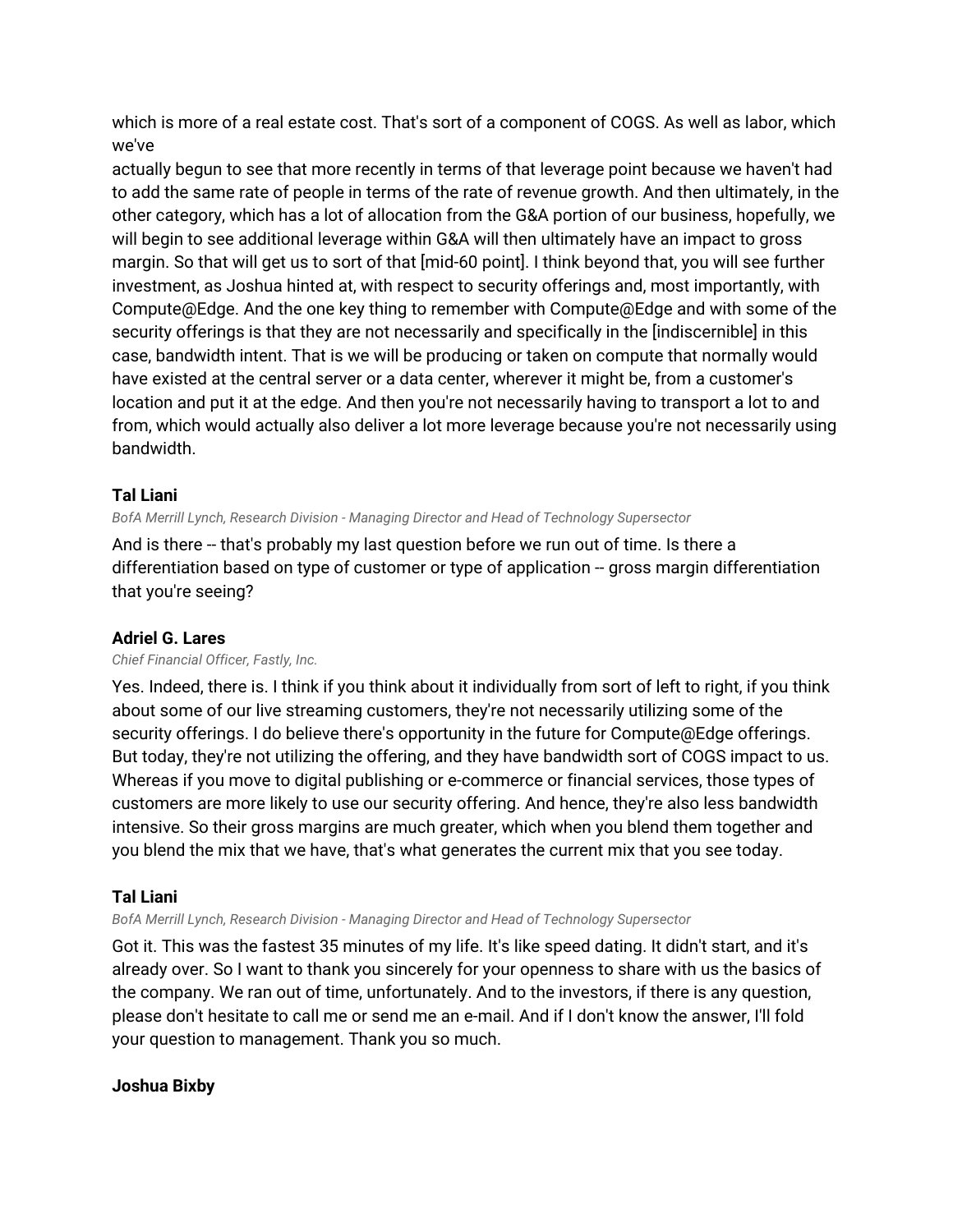*Chief Executive Officer & Director, Fastly, Inc.*

Thank you. **Adriel G. Lares** *Chief Financial Officer, Fastly, Inc.*

Thank you, Tal.

## **Tal Liani**

*BofA Merrill Lynch, Research Division - Managing Director and Head of Technology Supersector*

Take care.